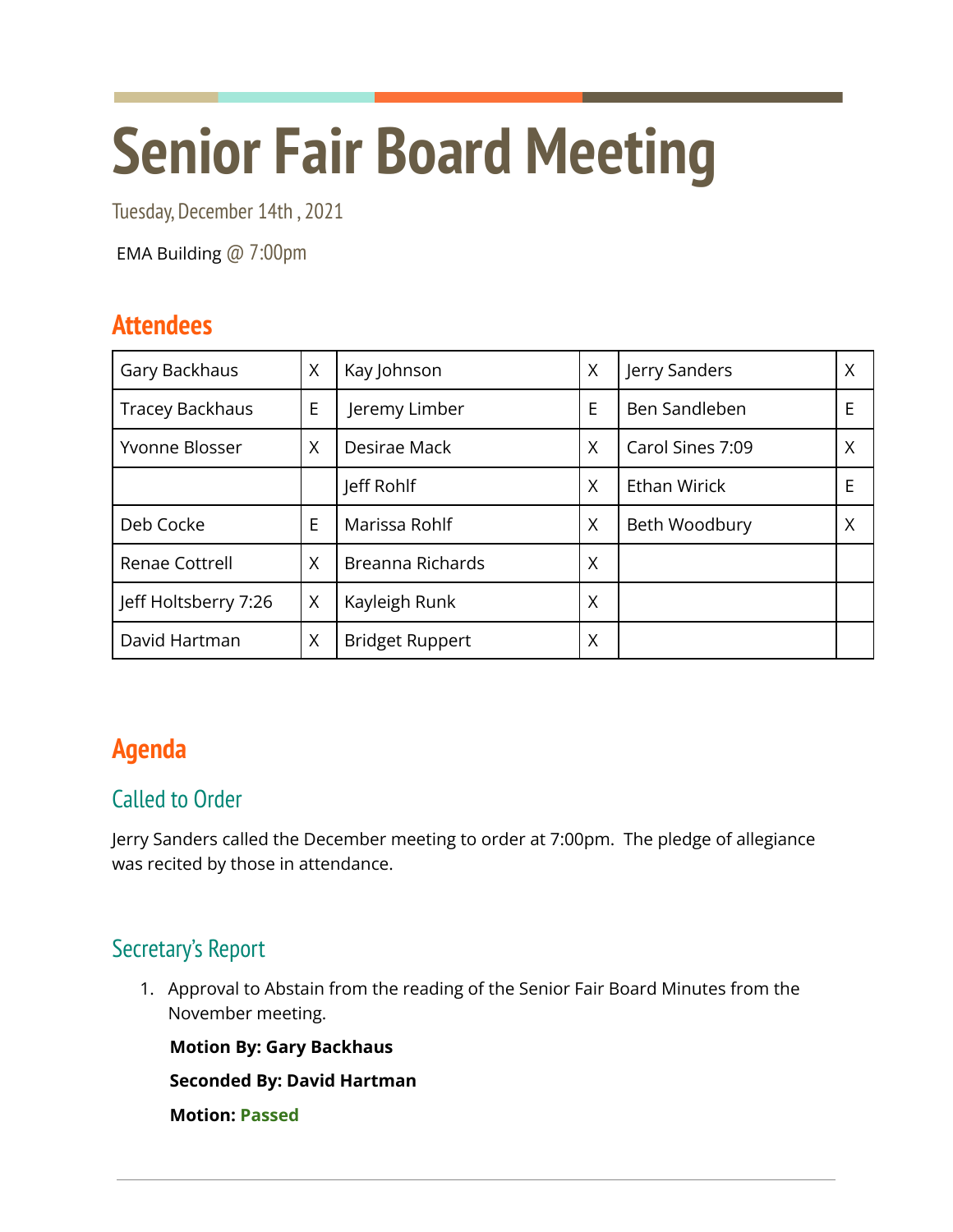2. Motion to approve the minutes from the October meeting.

**Motion By: Kay Johnson Seconded By: Gary Backhaus Motion: Passed**.

## Financial Report

- 1. Bill for \$610.30 for thank you add and postage.
- 2.
- 3. **Motion By: Carol Sines:** To approve the annual financial report **Seconded By: Bridget Ruppert Motion Passed**.
- 4. **Motion By: Desirae Mack:** Approve the treasures report as reported **Seconded By: Kayleigh Runk Motion Passed.**

#### Correspondence:

1. The Chittenden Family

#### Guests:

- 1. Deputies office (nothing)
- 2. Teresa Johnson
	- a. General updates will attach the packet to email.
	- b. Jr. Craft show June 12th
	- c. PAS Horse show June 25th
	- d. Royalty interviews Wed June 22nd
	- e. Ribbon Order

#### Committees:

1. E Board:

## Old Business

- 1. Committee Report
- 2. Convention
- 3. Christmas Cruise Thru

## New Business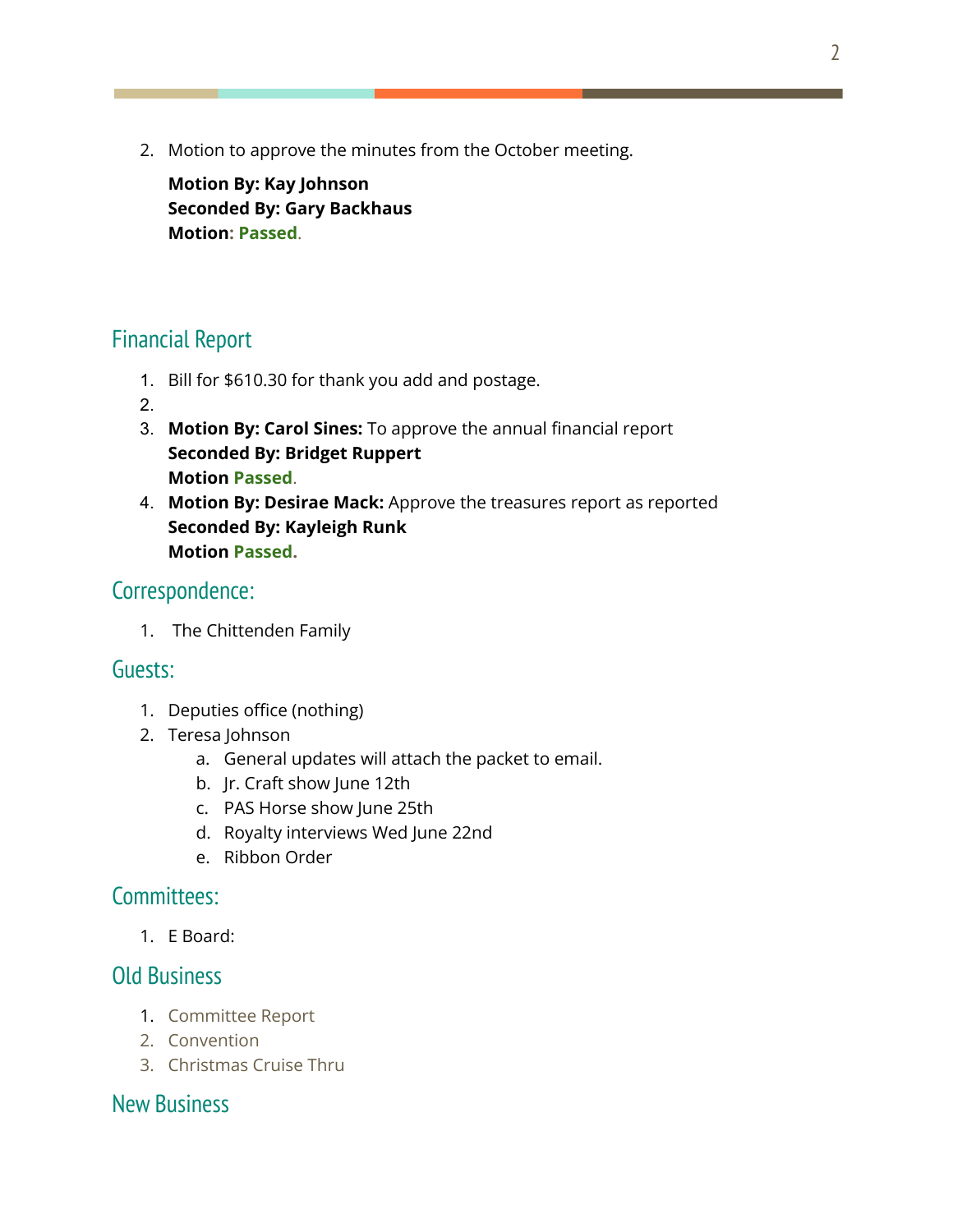- 1. Donations from Brian Chittenden Memorial
- 2. Ride Company for 2022
- 3. Letters for Sponsorships need started
- 4. Fair Tab
- 5. **Motion By: Yvonne Blosser:** To approve the craft show on June 12th, PAS Horse show June 25th, Ribbon Purchase, Livestock sheet, and Swine approvals except for one champion and one reserve in the sale.

#### **Seconded: Desirae Mack Motion Passed**.

6. **Motion By: Breanna Richard :** To have Jayden Yoder come out and give quotes for some buildings

**Seconded By: David Hartman**

**Motion: Passed**

**7. Motion By: Carol Sines :** To allow Heartland Series 5K for July 8th-9th 2022

**Seconded By: Breanna Richards**

**Motion: Passed**

8. **Motion By:**

**Seconded By:**

**Motion: Passed**

9. **Motion By:**

**Seconded By:**

**Motion: Passed**

10. **Motion By: Seconded By: Motion: Passed**

#### Motion to Adjourn

1. **Motion By: Kay Johnson Seconded By: Jeff Holtsberry Motion: Passed.**